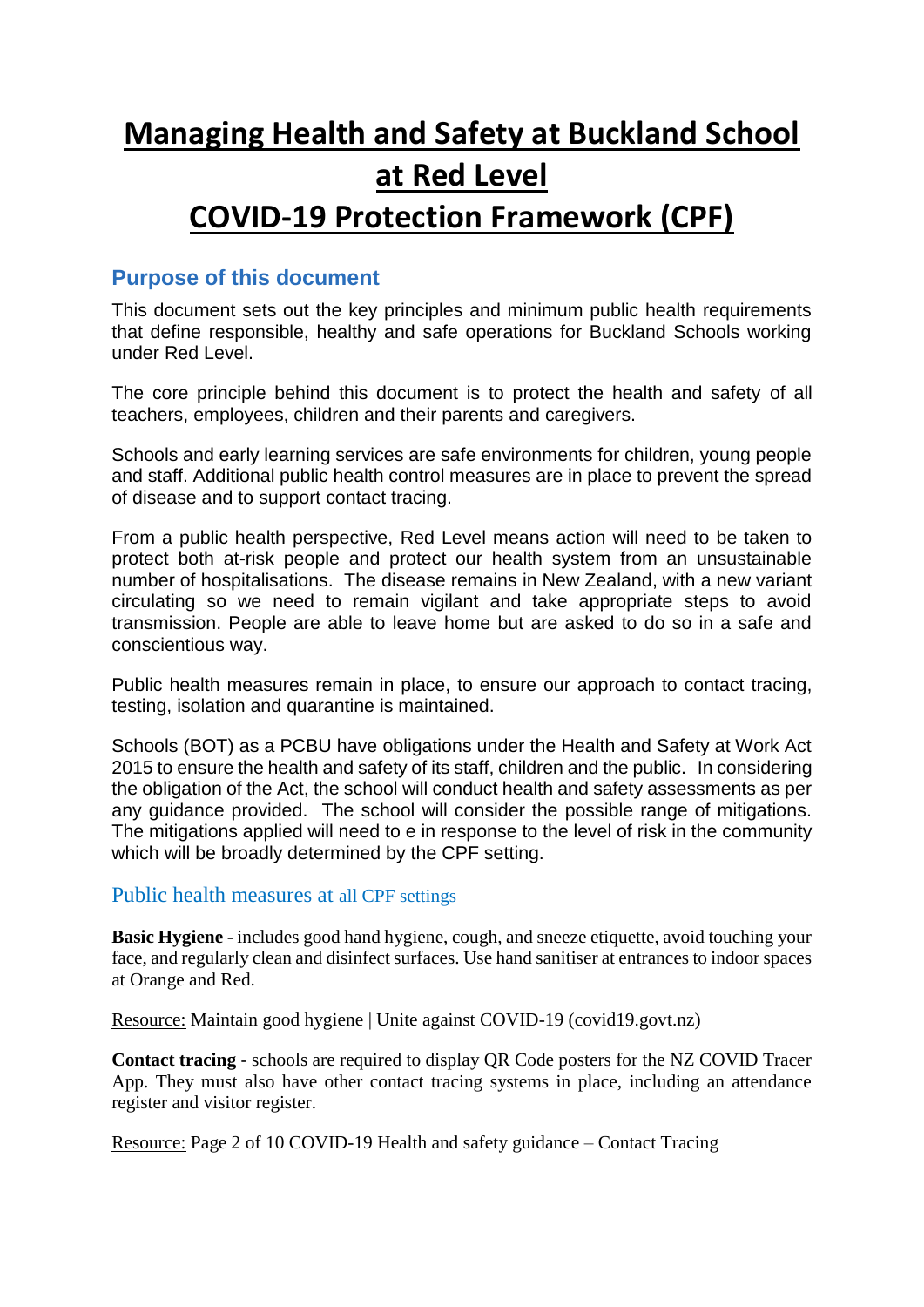**Vaccination** - getting vaccinated is a key step to gain more protection against the virus. From 1 January 2022, only fully vaccinated staff and support people can have contact with children and students.

Resource: COVID-19 Health and safety guidance – Vaccination

**If you are sick** – stay home and get tested. If you have cold, flu or COVID-19 symptoms, stay home. Call your doctor or Healthline on **0800 358 5453** for advice about getting tested.

Staff are to observe children on arrival, checking for symptoms. Those presenting as unwell will be asked to go home or arrange for parents or caregivers to come and pick up.

Principals at state and state-integrated schools have authority to preclude a student from attending if they believe on reasonable grounds, they may have a communicable disease under section 77 of the Education and Training Act 2020. See Guide to Legal Powers

**Ventilation** - Indoor spaces should be well ventilated, for example by opening windows, doors, and any vents. If mechanical ventilation is used, make sure the ventilation system is regularly maintained.

Resource: Ventilating schools – Education in New Zealand

#### Case management across all CPF settings

Cases of COVID-19 in a school will continue to be managed across the framework. Schools will work with the Ministry of Education, following public health guidance to identify who else may need to self-isolate and get tested. Contact tracing systems will support this process. Letter and templates an other supports will be provided to assist with communications to the community\.

Closing schools onsite is an unlikely option at all levels of the framework. However, it may be considered where there is a high volume of cases in a school.

Where confirmed cases occur within a school or kura, it may be necessary to group Year  $0 - 8$ students by classrooms to limit the risk of transmission. Therse groups should not intermingle where practicable. There is no fixed limit on the maximum size of classroom groups.

Resource: School connected to a confirmed case – Education in New Zealand.

### **Red Level summary**

The overriding principles for [Red](https://covid19.govt.nz/alert-system/alert-level-2/) Level are:

- to minimise the risk that someone gets infected in the first place
- to ensure we can identify and contact anyone who has been in close contact with a person, if someone in a school or early learning centre is infected
- Schools and kura are open for on site learning for all students.
- Schools are prohibited from requiring students to be vaccinated to access education. This includes parents, caregiver and whanau supporting students and their learning.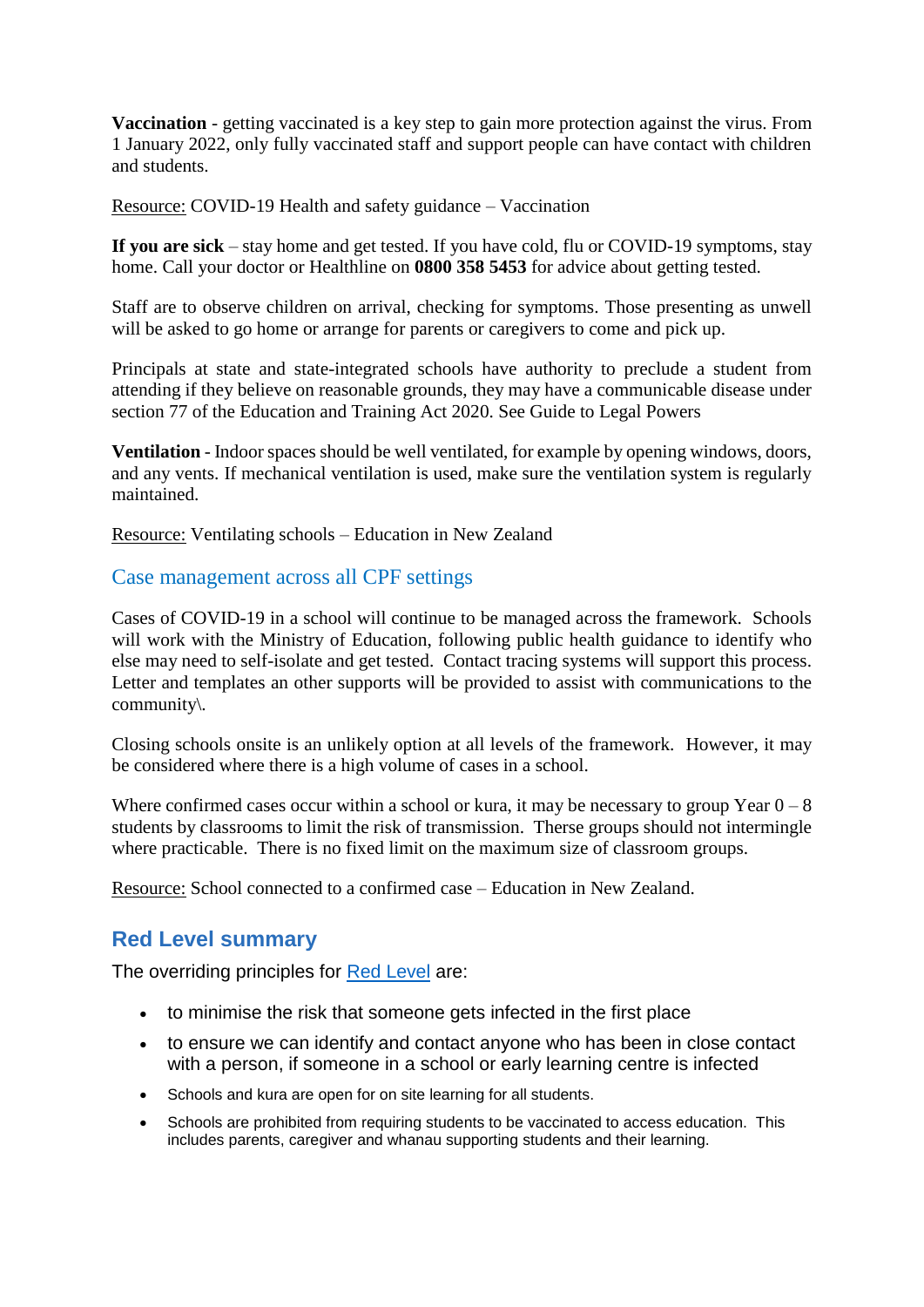### **Detailed Information**

| Measure / risk                                                                         | <b>Red Level</b>                                                                                                                                                                                                                                                                                                                                      |
|----------------------------------------------------------------------------------------|-------------------------------------------------------------------------------------------------------------------------------------------------------------------------------------------------------------------------------------------------------------------------------------------------------------------------------------------------------|
| <b>Children with complex medical</b><br>needs, particularly if not fully<br>vaccinated | Children with complex medical needs, can seek advice<br>from their health professional about whether it is<br>appropriate to come to school.                                                                                                                                                                                                          |
|                                                                                        | Children at higher-risk of severe illness from COVID-19<br>(e.g. those with underlying medical conditions,<br>especially if not well-controlled) are encouraged to take<br>additional precautions when leaving home. Parents,<br>caregivers and students will need to work with the<br>school to develop a plan to manage a safe return to<br>school. |
|                                                                                        | Support will also be provided for children with complex<br>medical needs, especially if not fully vaccinated, and<br>who are learning from home following advice from a<br>health professional.                                                                                                                                                       |
| <b>Distance Learning</b>                                                               | Off site learning will be provided for those who are<br>advised to remain at home or for those who are<br>awaiting Covid test results or who are self isolating.                                                                                                                                                                                      |
|                                                                                        | Ministry staff supplemented by resource teachers and<br>school staff continue to support children with learning<br>support needs where their health status requires them to<br>stay isolated.                                                                                                                                                         |
| <b>Crossing boundaries and</b><br>movement between schools and<br>kura                 | There will be no restrictions for children, students, and<br>staff that prevents them from crossing between different<br>traffic-light zones to access their education provider.<br>Parents/caregivers will be permitted to accompany<br>children/students to attend school.                                                                          |
|                                                                                        | Targeted local lockdowns, if initiated, may restrict<br>movement across boundaries.                                                                                                                                                                                                                                                                   |
| All Staff must be fully vaccinated<br>by 1 January 2022 (Booster                       | Only vaccinated workers (paid and unpaid) will have<br>contact with children and students.                                                                                                                                                                                                                                                            |
| legislation to come into force<br>soon.)                                               | This includes all support people in our school such as<br>teacher-aides, administration and maintenance staff and<br>contractors.                                                                                                                                                                                                                     |
|                                                                                        | An onsite register (through the use of our Vistab) will be<br>Staff and support people will also be<br>maintained.<br>expected to use the Covid Tracing App for each visit.                                                                                                                                                                           |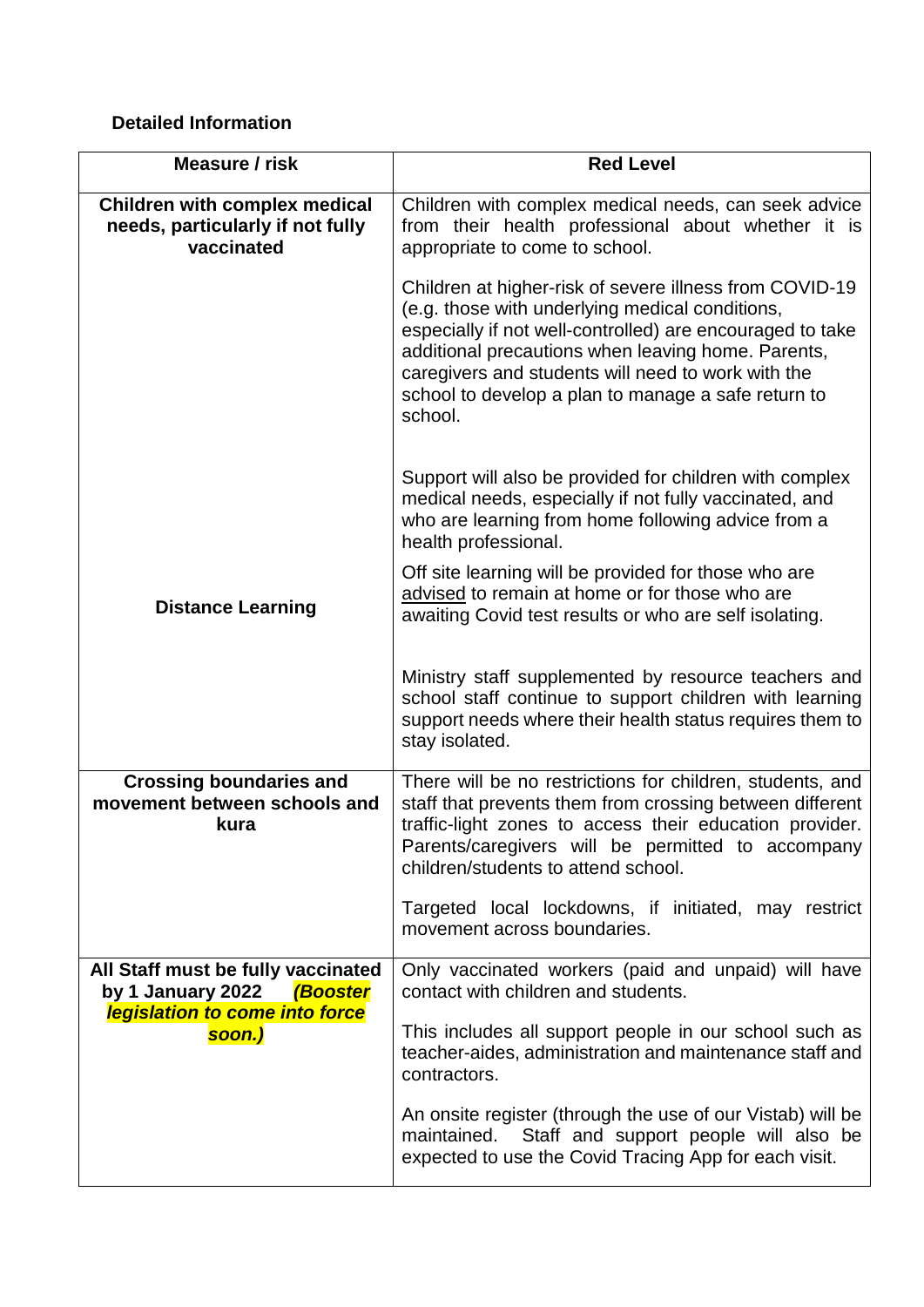| <b>Cleaning at School and PPE at</b> | The school has received a thorough clean during the                                                                                                                                                                               |
|--------------------------------------|-----------------------------------------------------------------------------------------------------------------------------------------------------------------------------------------------------------------------------------|
| <b>School</b>                        | holidays and prior to school starting.                                                                                                                                                                                            |
|                                      | All work spaces and work surfaces in the school that<br>are used will be disinfected and cleaned daily, this<br>includes door handles.                                                                                            |
|                                      | Cleaning supplies will be in each room to enable<br>frequent cleaning.                                                                                                                                                            |
|                                      | Tissues and hand gloves will be available in all<br>workspaces/bubbles.                                                                                                                                                           |
|                                      | Rubbish collection will be completed by the cleaning<br>company.                                                                                                                                                                  |
|                                      | Soap is available in toilet areas and sinks, sanitisers<br>are in every classroom and work space. Easy access<br>to hand sanitiser will be at stations set up at the<br>entrance and exit points of buildings.                    |
| <b>Visitors</b>                      | No non-essential visitors will be on site $-$ this includes<br>parents.                                                                                                                                                           |
|                                      | All visitors, including parents and caregivers, if they do<br>come onsite (with permission) will wear face masks<br>when on the school grounds.                                                                                   |
|                                      | There will be one entry point only to minimise<br>nonessential visitors from coming on site. This will be the<br>office entrance.                                                                                                 |
|                                      | The visitor register/ Vistab will need to be filled<br>in. Visitors will be reminded to use the Covid contract<br>tracing app as well.                                                                                            |
|                                      | Paper resource pickup by parents will be at the front<br>gate at a prearranged time. Any pickups will be noted<br>on contact register.                                                                                            |
|                                      | Only one visitor will be allowed to enter the office at a<br>time. A 2 metre spacing prior to the door will be marked.                                                                                                            |
|                                      |                                                                                                                                                                                                                                   |
| <b>Masks</b>                         | Masks must be worn when indoors by akonga receiving<br>education in Years 4 and above and any staff member<br>working to provide, or support the provision of, that<br>education.                                                 |
|                                      | The school will have face masks available for staff &/or<br>students (who do not bring their own. The required<br>masks for staff to wear are at least are a medical-grade<br>mask (for example a Type IIR/Level 2 mask or above. |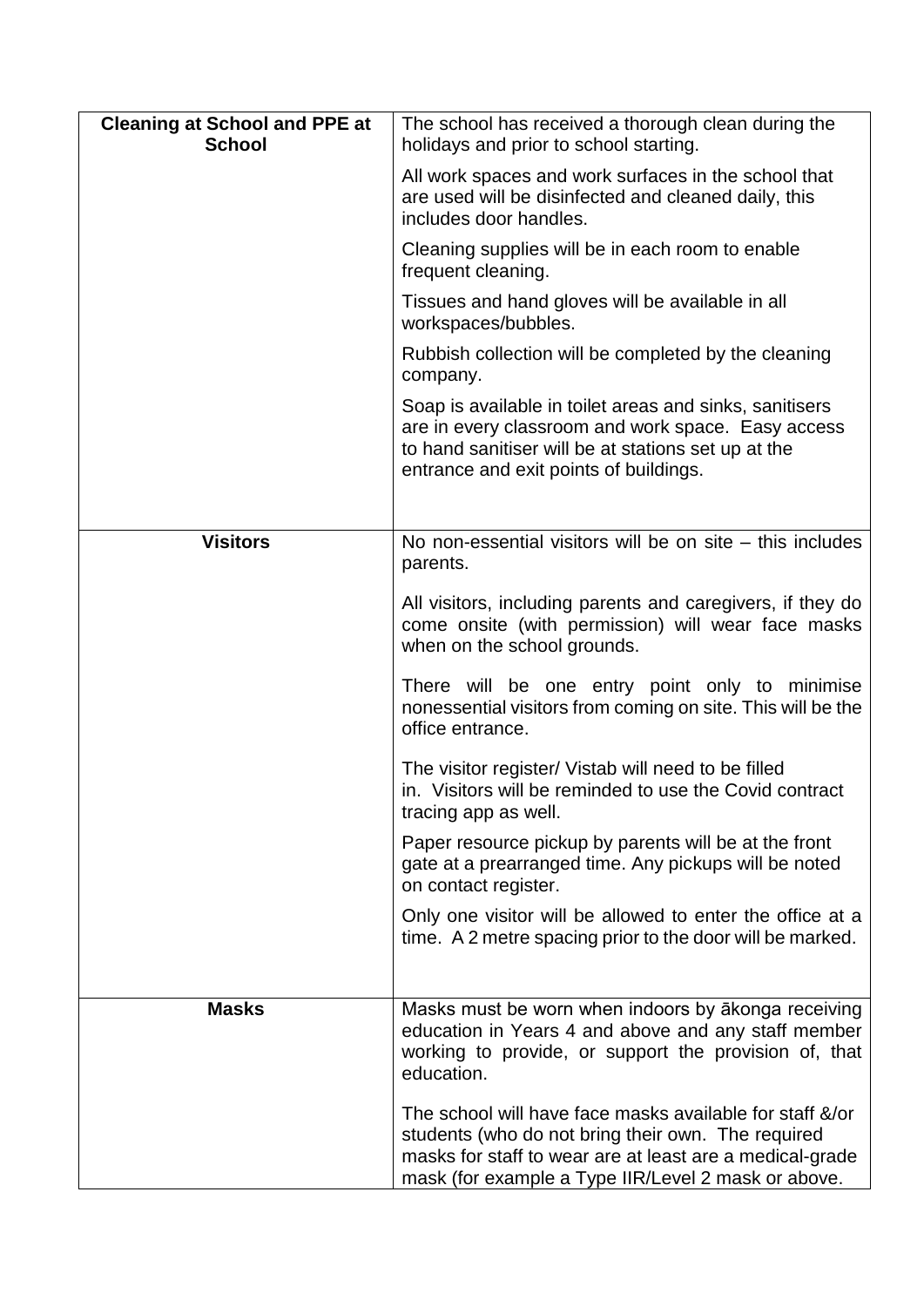|                            | These are also recommended for students where<br>possible.                                                                                                                                                                                                                                                                                                                                                     |
|----------------------------|----------------------------------------------------------------------------------------------------------------------------------------------------------------------------------------------------------------------------------------------------------------------------------------------------------------------------------------------------------------------------------------------------------------|
|                            | Students will be instructed in how to wear a mask<br>correctly and the reasons for wearing them.                                                                                                                                                                                                                                                                                                               |
|                            | Face coverings are not required to be worn in school by<br>staff or students, for Years $1 - 3$ . but will be expected<br>when having contact with other adults.                                                                                                                                                                                                                                               |
|                            | As we have classes where some students are Year 3 will<br>others are Year 4 we will encourage the use of a mask<br>by Year 3 students also, but these will be optional for<br>them. Where possible alternative seating arrangements<br>will be made in classes for these students, and for<br>students who have exemptions from wearing a mask (for<br>medical reasons) to increase their physical distancing. |
|                            | For all ākonga Year 4 and above masks are mandatory<br>on school transport, and when accessing public venues.                                                                                                                                                                                                                                                                                                  |
|                            | Any nurses/Health providers who visit the school will<br>need to follow their own industry guidance for using PPE.<br>Exemptions to wearing a mask in the case of<br>communicating with someone who is deaf or hard of<br>hearing will be acknowledged.                                                                                                                                                        |
|                            |                                                                                                                                                                                                                                                                                                                                                                                                                |
| <b>Physical distancing</b> | There is no physical distancing requirement between<br>group/class members but there is between groups.                                                                                                                                                                                                                                                                                                        |
|                            | Beyond classroom groupings physical distancing of 1<br>metre when indoors should be observed wherever<br>practicable.                                                                                                                                                                                                                                                                                          |
|                            | Large groups of students meeting indoors will be<br>avoided.                                                                                                                                                                                                                                                                                                                                                   |
|                            | There will be no school assemblies or large gatherings<br>during this greater risk of infection with a likely Omicron<br>outbreak.                                                                                                                                                                                                                                                                             |
|                            | There will be staggered drop off and pickup times.<br>Different groups of students will be assigned different<br>entry/exit points. Yr $0 - 4$ Titipounamu entrance. Yr $5 -$<br>8 - Office entrance.                                                                                                                                                                                                          |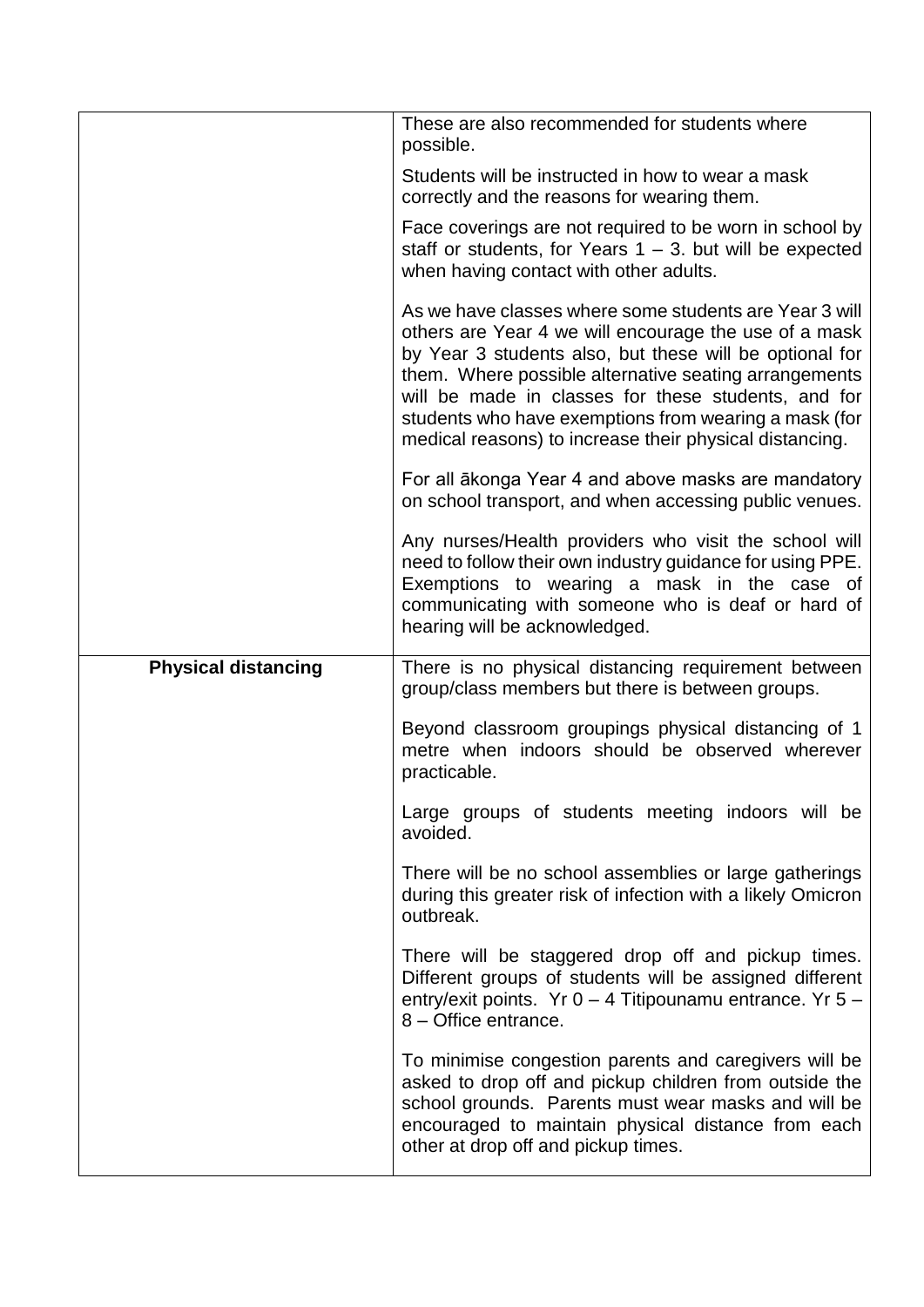| <b>Exit and Entry Points</b> | Physical distancing and mask wearing by parents and<br>$Yr$ 4 – 8 students paramount at all times                                                                                                                                                                                                                                                                                                                 |
|------------------------------|-------------------------------------------------------------------------------------------------------------------------------------------------------------------------------------------------------------------------------------------------------------------------------------------------------------------------------------------------------------------------------------------------------------------|
|                              | Parents to drop students off and pick up and not enter<br>school. Staff members will be in attendance to wave<br>students in.                                                                                                                                                                                                                                                                                     |
|                              | $Yr$ 0 – 4 Students: Entry and exit from the Titipounamu<br>gate arriving as close to 8.55 a.m. as possible, exiting<br>2.55 p.m.                                                                                                                                                                                                                                                                                 |
|                              | $Yr$ 5 – 8 students: Entry and exit from the office gate.                                                                                                                                                                                                                                                                                                                                                         |
| <b>Students/Classes At</b>   | Staff: From car parks                                                                                                                                                                                                                                                                                                                                                                                             |
| <b>School</b>                | Any meetings taking place on the school site over the<br>Red Level will adhere to maintaining physical<br>distancing where practicable.                                                                                                                                                                                                                                                                           |
|                              | School staff are to observe students on arrival into the<br>classroom checking for symptoms and ask those<br>presenting as unwell to go home (or arrange for parents<br>and caregivers to come and pick up). A separate<br>sickbay will be used for students to wait in and this will<br>be cleaned thoroughly once the student has left. (see<br>below)                                                          |
|                              | Class attendance rolls will be completed twice each day<br>and will be managed through the Edge student<br>management system. Non-attendance will be notified<br>by parents/caregivers through the school's normal<br>channels: email, voice message, app.                                                                                                                                                        |
|                              | Daily contact tracing registers will be kept to identify<br>which children are in each teaching space, recording<br>when and who they have contact with during the day if<br>that changes. This includes recording the adults<br>children/adults are in contact with throughout the day<br>e.g. teacher aides, RR teacher, Principal, SLT. RTLB,<br>specialists.                                                  |
|                              | Children, young people and staff should be far enough<br>away from each other so that they are not breathing on<br>or touching each other, coupled with good hygiene<br>practices and regular cleaning of commonly touched<br>surfaces. There does not need to be a specific<br>measurement but where practicable 1 metre can be<br>used as a guide, particularly between adults. Practice<br>should be sensible. |
|                              | Classrooms will be used only by the students in that<br>class.                                                                                                                                                                                                                                                                                                                                                    |
|                              | Furniture set up in classrooms will take into account<br>access in and out of the room/toilet area, lighting,                                                                                                                                                                                                                                                                                                     |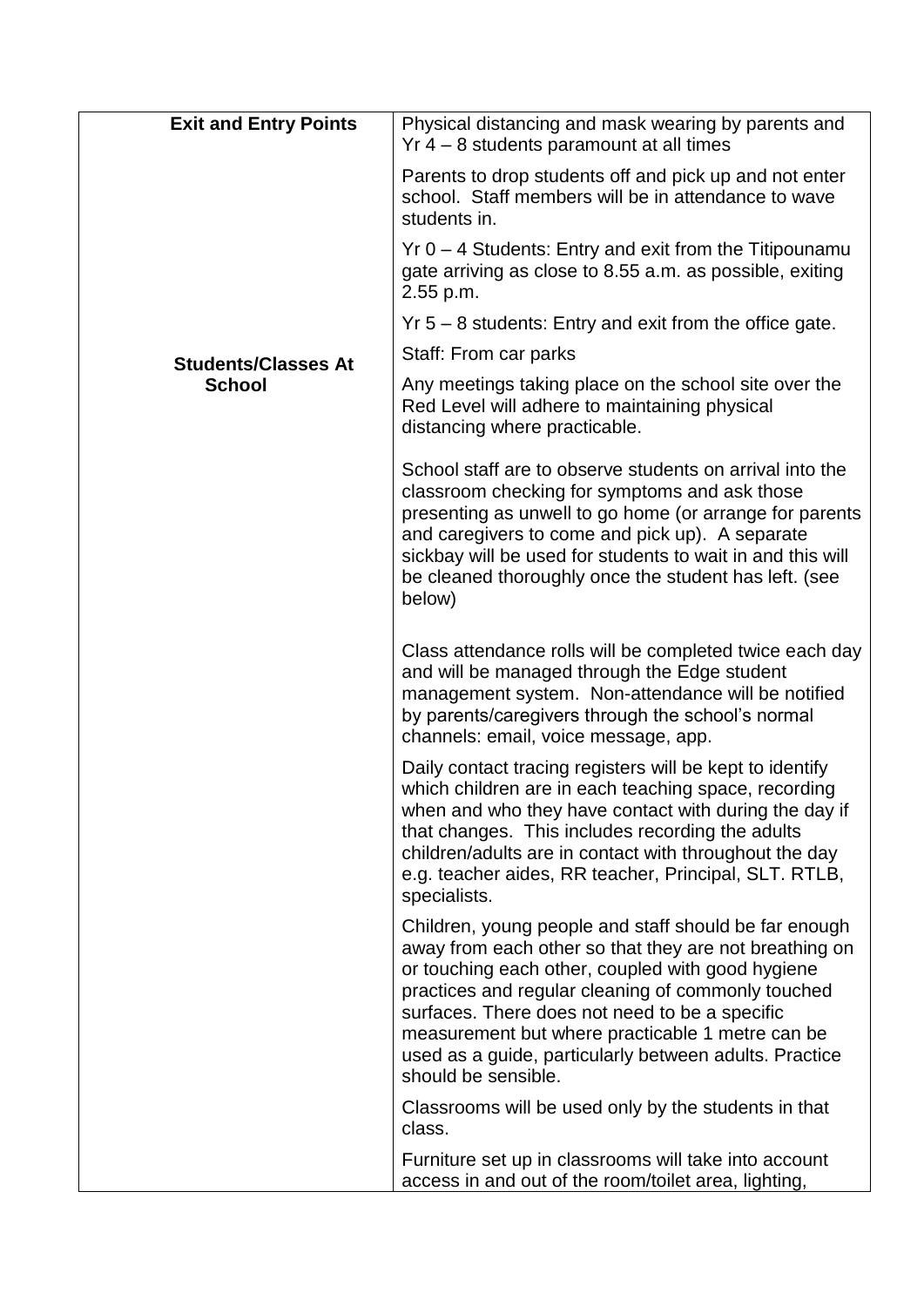|                             | sound projection, TV screen, storage, etc. and be<br>arranged to allow students to as much distance as<br>possible. (Junior rooms will do their best to maximise<br>distance between students/students and teachers e.g.<br>crosses on carpet areas but this will not always be<br>possible especially in the case of a distraught young<br>student) |
|-----------------------------|------------------------------------------------------------------------------------------------------------------------------------------------------------------------------------------------------------------------------------------------------------------------------------------------------------------------------------------------------|
|                             | Students are not required to sit in the same place each<br>day however where this is possible to do so this will<br>support contact tracing.                                                                                                                                                                                                         |
|                             | Normal school emergency evacuation processes apply,<br>including drills. Physical distancing at the evacuation<br>point will be observed.                                                                                                                                                                                                            |
|                             | Break times for classes/groups will be organised so<br>there will be separate areas for groups outdoors. This<br>will minimise congregation of students in shared<br>spaces.                                                                                                                                                                         |
|                             | Duty teachers will be assigned to minimise staff/student<br>contact with others outside of their rooms.                                                                                                                                                                                                                                              |
|                             | Regular fitness and exercise breaks will be<br>programmed outside.                                                                                                                                                                                                                                                                                   |
|                             | Bathroom areas will be assigned to classes and these<br>will be used by only those students at all times: Kea<br>students – Kea bathroom, Piwakawaka & Titipounamu<br>students - Junior bathroom, Tui, Ruru & Kakapo<br>students - Ruru Bathroom, Takahe, Karearea, Weka<br>students - Senior bathrooms.                                             |
| <b>Ventilation</b>          | Rooms are to be well ventilated. Doors and windows<br>are to be kept open. Heat pumps are not to be used<br>once students are present. Students should be<br>outdoors for all intervals where ever possible.                                                                                                                                         |
| <b>Sick Children</b>        | Parents must not send sick children to school.                                                                                                                                                                                                                                                                                                       |
|                             | Initially any unwell students will be isolated in the<br>alternative sick bay (DP office.)                                                                                                                                                                                                                                                           |
|                             | If a child is unwell the parents will be contacted and the<br>child sent home immediately.                                                                                                                                                                                                                                                           |
|                             | If the sickness is of a respiratory type they will be asked<br>to wear a mask. Healthline will be contacted for advice<br>0800 358 5453                                                                                                                                                                                                              |
| <b>Playground Accidents</b> | Staff handling the child must use a face mask, door will<br>be shut and signage positioned on door notifying others<br>of no entry.                                                                                                                                                                                                                  |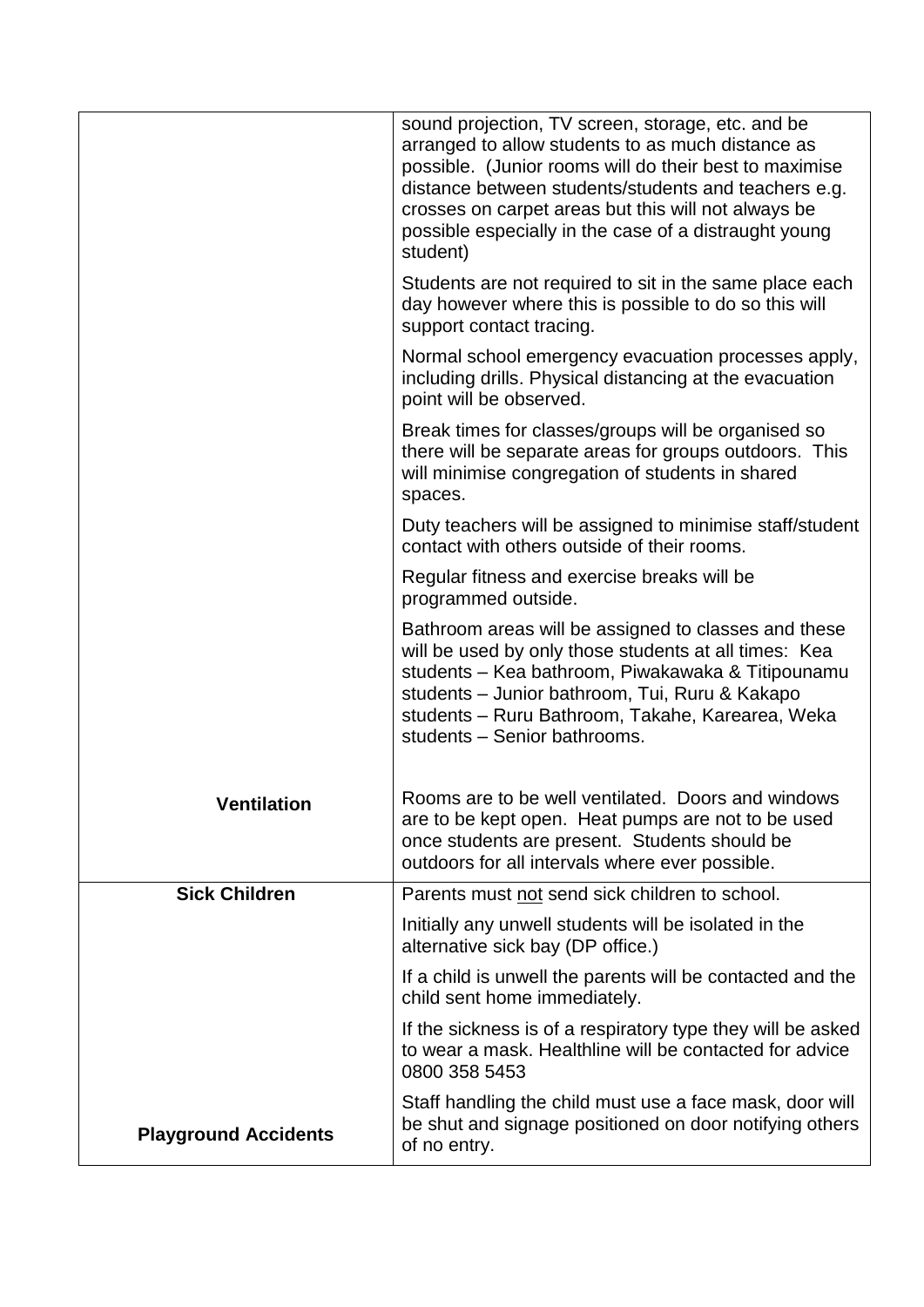|                                                                                                                                             | The room they have waited in will be cleaned                                                                                                                                                                                                           |
|---------------------------------------------------------------------------------------------------------------------------------------------|--------------------------------------------------------------------------------------------------------------------------------------------------------------------------------------------------------------------------------------------------------|
|                                                                                                                                             | Their work area in their classroom will be cleaned.                                                                                                                                                                                                    |
|                                                                                                                                             | These children will be handled by the teacher on duty<br>for minor accidents e.g. plaster required. Minor first aid<br>equipment will be available in each classroom.                                                                                  |
|                                                                                                                                             | In the case of more treatment necessary or an<br>emergency an SLT member will take the lead and<br>handle as appropriate in the sickbay.                                                                                                               |
| <b>Physical and cultural activities</b><br>onsite / use of playgrounds.                                                                     | Playgrounds can be used (maintain good hand hygiene)<br>but consider rostering use by different groups to                                                                                                                                              |
| <b>Exercising and Singing</b>                                                                                                               | minimise congestion.                                                                                                                                                                                                                                   |
|                                                                                                                                             | Exercising and singing must be held outdoors. For<br>singing, participants must be outside and two metres<br>distant from each other. No singing should take place<br>inside. Wind instruments not to be shared and limited to<br>home use, or outside |
|                                                                                                                                             | Physical education classes and break time activities can<br>include access to sports equipment, but hygiene<br>practices should be observed before and after playing<br>with equipment.                                                                |
|                                                                                                                                             | Physical distancing is not possible in some sporting<br>activities. In these situations, extra emphasis on<br>handwashing and drying before and after activities will<br>be required.                                                                  |
| <b>Curriculum related activities -</b><br>including technology centres,<br>examinations, assemblies and<br>shared facilities across schools | Schools can not require proof of vaccination. Large<br>activities with students should not go ahead unless held<br>outdoors.                                                                                                                           |
|                                                                                                                                             | In the case of Technology classes at Pukekohe<br>Intermediate their Health and Safety processes will be<br>followed – these include use of different entrances,<br>staggered breaks to avoid contact with their students.                              |
|                                                                                                                                             | We will not be encouraging other students to come<br>onsite for learning, In an extreme situation where this<br>should happen, 1m physical distancing should be<br>applied where practicable.                                                          |
| Non-curriculum related events                                                                                                               | Events should be limited and may only go ahead if a<br>vaccination certificate is required.                                                                                                                                                            |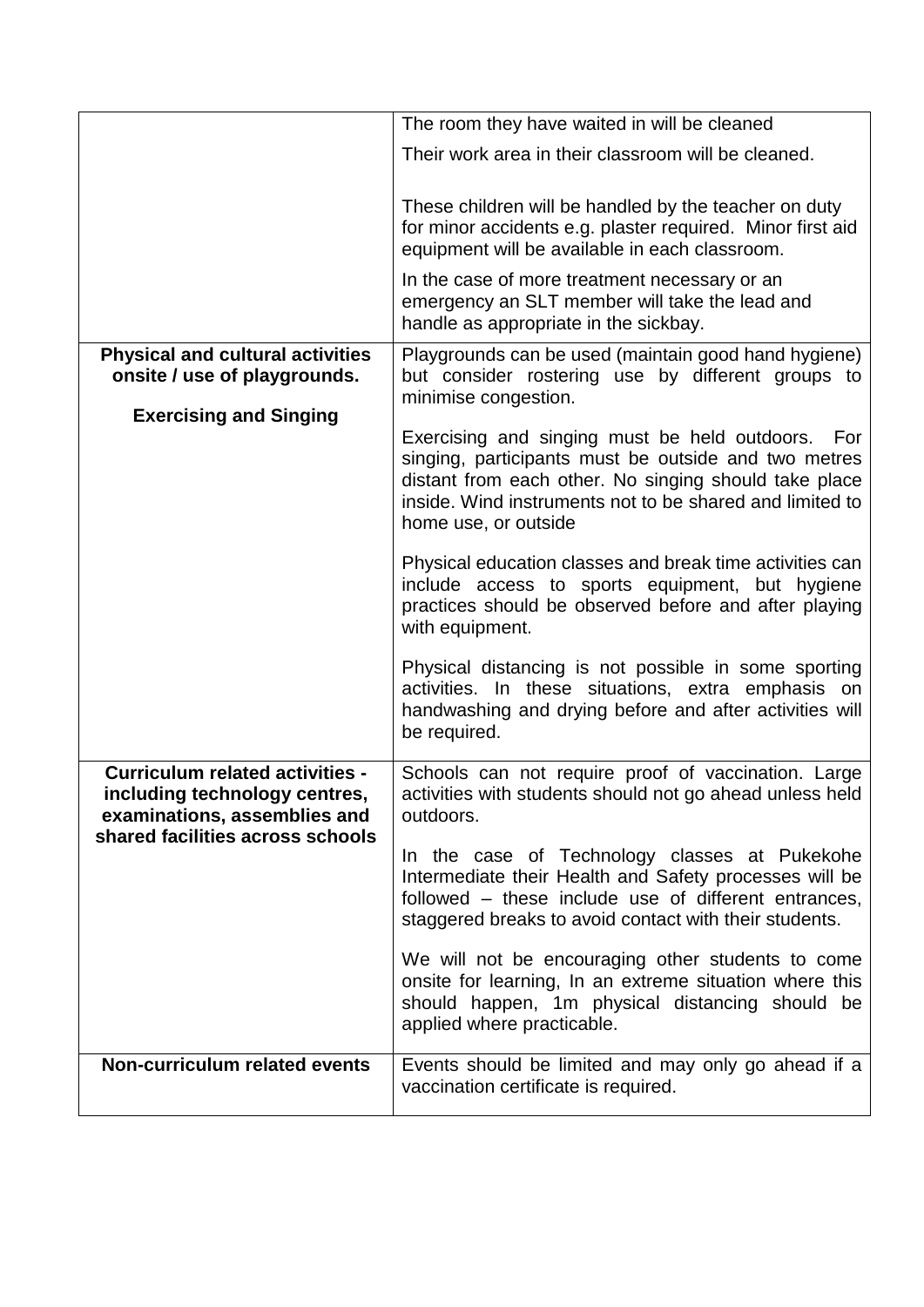|                                                                                                     | If bringing others onsite, including parents and<br>caregivers, any general rules for events applicable at the<br>time, will apply.<br>Further advice for sporting events will be developed.<br><i>(expect info soon)</i>                                                                                                                                                                                                                                                                                                                                                                                    |
|-----------------------------------------------------------------------------------------------------|--------------------------------------------------------------------------------------------------------------------------------------------------------------------------------------------------------------------------------------------------------------------------------------------------------------------------------------------------------------------------------------------------------------------------------------------------------------------------------------------------------------------------------------------------------------------------------------------------------------|
| <b>External students onsite for inter-</b><br>school activities                                     | No external students onsite for non-curriculum related<br>inter-school activities. For curriculum related activities, if<br>they do go ahead, physical distancing of 1 metre should<br>be observed wherever practical. (see above)                                                                                                                                                                                                                                                                                                                                                                           |
| <b>Education outside the classroom</b><br>(EOTC)                                                    | Education outside the classroom (EOTC) activities can<br>go ahead but will need careful planning.                                                                                                                                                                                                                                                                                                                                                                                                                                                                                                            |
|                                                                                                     | Targeted local lockdowns, if initiated, may restrict<br>movement across boundaries. Along with our usual risk<br>management approach we will consider:                                                                                                                                                                                                                                                                                                                                                                                                                                                       |
|                                                                                                     | the importance of protecting those vulnerable to<br>respiratory illness - we will know who on our staff, in<br>our volunteers and in our student population may be<br>at greater risk?<br>if someone were to become ill with a serious illness,<br>how we will respond to that, including the ability to<br>isolate that person while we seek advice from a<br>medical professional?<br>How we will work closely with the venue to ensure that<br>any requirements for COVID are understood and can<br>be met. This could include capacity limits and whether<br>a Vaccine Pass is required by the provider. |
| <b>Support services and agencies</b><br>on site including Ministry of                               | Learning support services continue.                                                                                                                                                                                                                                                                                                                                                                                                                                                                                                                                                                          |
| <b>Education, Education Review</b><br>Office, NZQA, Police, Fire, Mobile<br><b>Dental units etc</b> | Minimise attendance on site for non-essential services<br>as much as possible.                                                                                                                                                                                                                                                                                                                                                                                                                                                                                                                               |
|                                                                                                     | Those on site must be captured in a visitor register or<br>other system, to support contact tracing and must meet<br>any other health requirements applicable at the time.                                                                                                                                                                                                                                                                                                                                                                                                                                   |
| <b>Teaching across schools and</b><br>groups                                                        | We will minimise as much as possible, staff working<br>across groups/classes of students.                                                                                                                                                                                                                                                                                                                                                                                                                                                                                                                    |
|                                                                                                     | Unless they are fully immunised (now defined as at least<br>seven days after second dose) and wearing face<br>coverings, staff such as itinerant music teachers and<br>relief teachers will not be able to work across different<br>schools.                                                                                                                                                                                                                                                                                                                                                                 |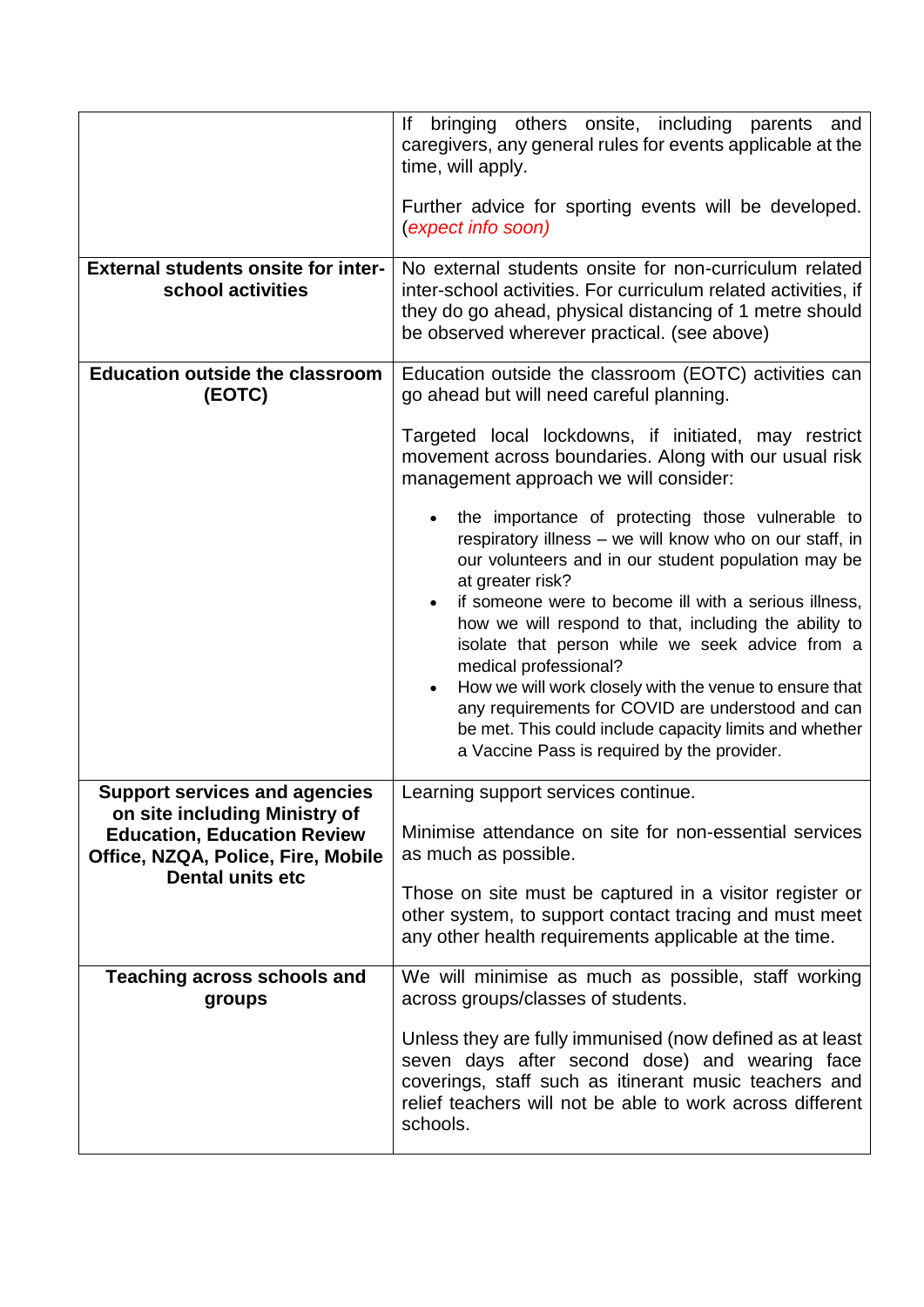|                                       | As with all staff, they should closely monitor for<br>stay home if unwell, get tested<br>symptoms,<br>if<br>symptomatic, use the COVID-19 tracer app.                                                                                                                                                                                                                                                                                                                                                                                                                                                                                                                 |
|---------------------------------------|-----------------------------------------------------------------------------------------------------------------------------------------------------------------------------------------------------------------------------------------------------------------------------------------------------------------------------------------------------------------------------------------------------------------------------------------------------------------------------------------------------------------------------------------------------------------------------------------------------------------------------------------------------------------------|
| <b>School Library</b>                 | This will operate as usual for class sessions but doors<br>will remain open to promote good ventilation.                                                                                                                                                                                                                                                                                                                                                                                                                                                                                                                                                              |
|                                       | Children will be encouraged to read outside on the two<br>decks and physical distance where possible.                                                                                                                                                                                                                                                                                                                                                                                                                                                                                                                                                                 |
|                                       | A timetable will be set up so that only one class uses the<br>library at a time. Initially there will be no use of the library<br>at lunchtime.                                                                                                                                                                                                                                                                                                                                                                                                                                                                                                                       |
| <b>Shared Supplies</b>                | Shared supplies and equipment are able to be used if<br>students and staff are undertaking regular hand washing<br>and staying away if sick.                                                                                                                                                                                                                                                                                                                                                                                                                                                                                                                          |
| <b>Drinking Fountains</b>             | Although the CPF allows for the use of drinking<br>fountains.                                                                                                                                                                                                                                                                                                                                                                                                                                                                                                                                                                                                         |
|                                       | At Buckland School they will not be used except for the<br>filling of drink bottles.                                                                                                                                                                                                                                                                                                                                                                                                                                                                                                                                                                                  |
| <b>Food Preparation</b>               | Initially Breakfast Club is suspended.                                                                                                                                                                                                                                                                                                                                                                                                                                                                                                                                                                                                                                |
|                                       | If food is prepared onsite the MPI guidance on food<br>safety will be checked.                                                                                                                                                                                                                                                                                                                                                                                                                                                                                                                                                                                        |
|                                       | The school will ensure we and any suppliers meet all<br>health and safety requirements.                                                                                                                                                                                                                                                                                                                                                                                                                                                                                                                                                                               |
|                                       | Food should be eaten outside wherever practicable at<br>Red.                                                                                                                                                                                                                                                                                                                                                                                                                                                                                                                                                                                                          |
| <b>Crossing Duties</b>                | There will be no crossing duty by students during Red<br>level. Staff will provide this.                                                                                                                                                                                                                                                                                                                                                                                                                                                                                                                                                                              |
| <b>Hostels/Homestays/Examinations</b> | Not applicable to Buckland School                                                                                                                                                                                                                                                                                                                                                                                                                                                                                                                                                                                                                                     |
| <b>Managing in an Emergency</b>       | Fire alarms and other emergencies may require you to<br>either evacuate your buildings or move everyone inside.<br>The priority in these situations is keeping students and<br>staff safe from the threat arising through the emergency<br>event – fire, flood, earthquake etc. You will also need to<br>ensure your health and safety plan can respond to other<br>accidents or issues that may be faced in regard to health<br>and safety, particularly if there are smaller numbers of<br>staff on site. This includes having sufficient staff with first<br>aid experience. You should continue to operate practice<br>drills as normal at green, orange and red. |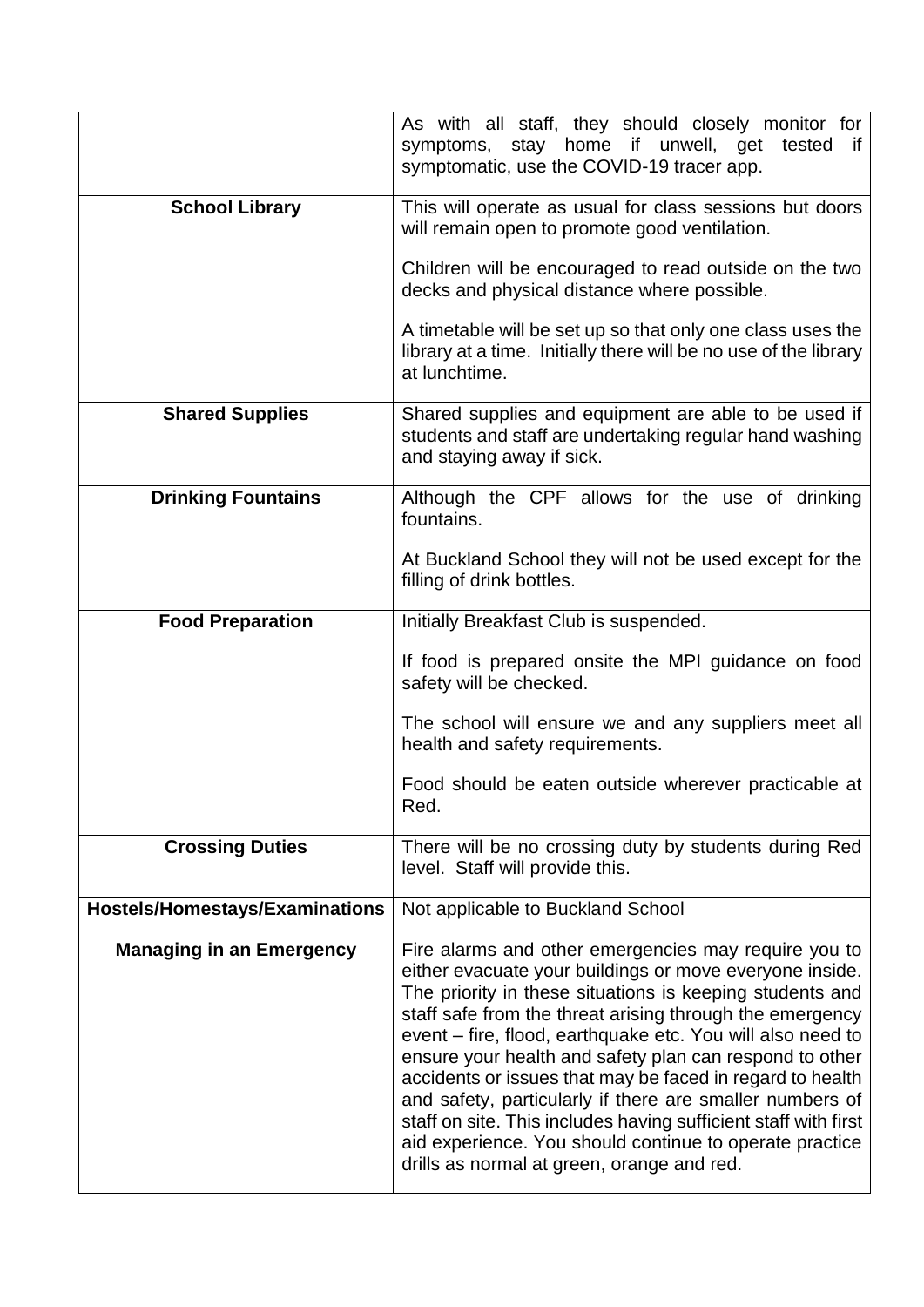|                                                       | <b>Managing staff under the COVID-19 Protection Framework</b>                                                                                                                                                                                                                          |  |
|-------------------------------------------------------|----------------------------------------------------------------------------------------------------------------------------------------------------------------------------------------------------------------------------------------------------------------------------------------|--|
| School/kura closed due to<br><b>COVID-19 outbreak</b> | Staff paid as usual and move to online learning delivery.                                                                                                                                                                                                                              |  |
| <b>Managing Staff leave</b>                           | All staff would be subject to their usual sick leave<br>entitlements.                                                                                                                                                                                                                  |  |
|                                                       | In the event of a staff member being sick with COVID-19<br>or caring for a dependant who is sick with COVID-19,<br>sick leave applies.                                                                                                                                                 |  |
|                                                       | Staff who contract COVID-19 are eligible for disregarded<br>sick leave. A staff member who is self-isolating, or caring<br>for a dependent who is self-isolating, should be provided<br>discretionary paid leave.                                                                      |  |
|                                                       | A staff member who has underlying health conditions<br>and/or a medical exemption may need to work with the<br>school to mitigate the risks associated with their<br>conditions. Mitigation of these risks will need to consider<br>the setting of COVID-19 exposure in the community. |  |
| <b>Managing Staff Breaks</b>                          | Two areas will be set up for staff: staffroom for Staff in<br>Group A, Kereru room for Staff in Group B.                                                                                                                                                                               |  |
|                                                       | Staff will follow required cleaning practices when they<br>are in the staffroom spaces (as above)                                                                                                                                                                                      |  |
|                                                       | Staff will maintain 1-metre distancing at all times and<br>restrict their seating to this.                                                                                                                                                                                             |  |
|                                                       | Staff must place their own cups in the dishwasher (or<br>wash their own cup)                                                                                                                                                                                                           |  |
|                                                       | Disposable items will be available as well.                                                                                                                                                                                                                                            |  |
| <b>Duties</b>                                         | All teachers on duty are to practice social<br>distancing. The only exception is if a child is badly hurt.                                                                                                                                                                             |  |
|                                                       | A duty timetable has been arranged so that teachers<br>are only on duty in set areas to avoid crossing over<br>groups where possible.                                                                                                                                                  |  |
| <b>Professional</b>                                   | Where possible there will only be online delivery.                                                                                                                                                                                                                                     |  |
| <b>Development/Meetings</b>                           | In the case of face to face development physical<br>distancing of 2 metres will be observed and where<br>possible this will be outside.                                                                                                                                                |  |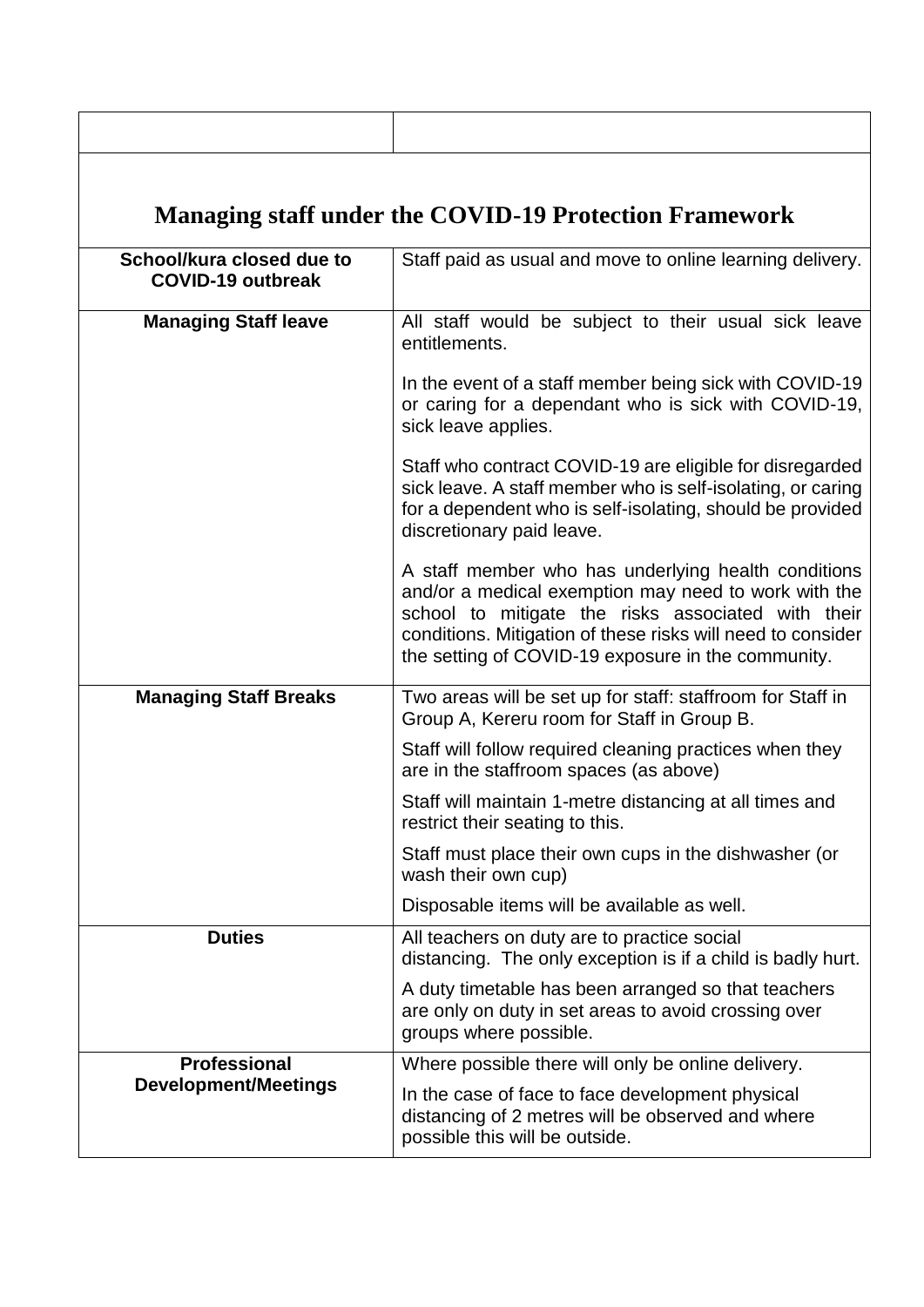| Staff who are required to work at<br>home due to self-isolating or<br>supporting a family member | If you are working from home, it is your responsibility to<br>look after your own Health and Safety including<br>hazards, security, privacy.                                                                                                                                                                                                                                                                                                                                                                                                                                            |
|--------------------------------------------------------------------------------------------------|-----------------------------------------------------------------------------------------------------------------------------------------------------------------------------------------------------------------------------------------------------------------------------------------------------------------------------------------------------------------------------------------------------------------------------------------------------------------------------------------------------------------------------------------------------------------------------------------|
|                                                                                                  | You are encouraged to get up and move around during<br>the day                                                                                                                                                                                                                                                                                                                                                                                                                                                                                                                          |
|                                                                                                  | Ensure your chair and workspace are ergonomically<br>safe.                                                                                                                                                                                                                                                                                                                                                                                                                                                                                                                              |
|                                                                                                  | Stand at a high bench with your laptop from time to<br>time.                                                                                                                                                                                                                                                                                                                                                                                                                                                                                                                            |
|                                                                                                  | Get out in the fresh air and have some local exercise<br>regularly.                                                                                                                                                                                                                                                                                                                                                                                                                                                                                                                     |
|                                                                                                  | Appropriate work levels are to be applied.                                                                                                                                                                                                                                                                                                                                                                                                                                                                                                                                              |
|                                                                                                  | Whilst family/home commitments come first for the<br>individual, the school recognises the needs of the class<br>and students also. Where necessary the school will<br>provide support &/or a reliever if required or requested.                                                                                                                                                                                                                                                                                                                                                        |
|                                                                                                  | If you are sick you are not required to work.                                                                                                                                                                                                                                                                                                                                                                                                                                                                                                                                           |
| <b>Health and Safety</b>                                                                         | Schools, as a 'person conducting a business or<br>undertaking' (PCBU), have obligations under the Health<br>and Safety at Work Act 2005 to ensure the health and<br>safety of its staff, children and the public. In considering<br>the obligation of the Act, schools and kura will need to<br>conduct health and safety assessments as per guidance<br>provided. The school will need to consider the possible<br>range of mitigations. The mitigations applied will need to<br>be in response to the level of risk in the community which<br>will be broadly determined by the CPF s |
| <b>After School Care - Kelly Club</b>                                                            | The Board of Trustees have approved the running of the<br>Kelly Club After school care programme but all their<br>Health & Safety processes must be followed and<br>contract tracing completed.                                                                                                                                                                                                                                                                                                                                                                                         |
| <b>School redevelopment and</b><br>construction projects                                         | These can take place with contractors meeting the<br>Health & Safety requirements of the school and<br>Government policy.                                                                                                                                                                                                                                                                                                                                                                                                                                                               |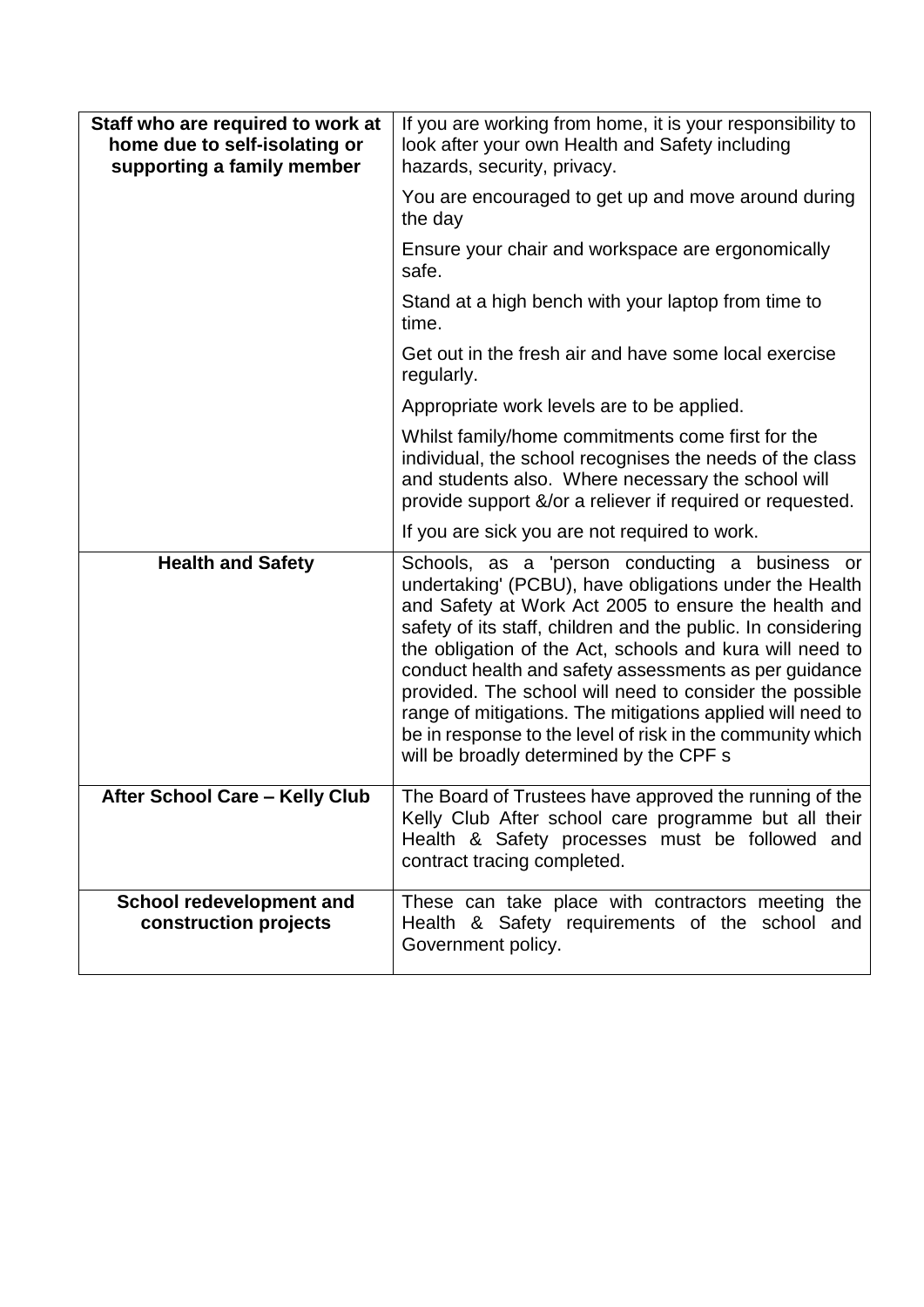#### **Communication to Parents under Red Level – 8 February 2022**

Parent instructions – bringing students to school during Red Level of the CPF, at Buckland School

#### **Welcome Back to school for the 2022 Year! We are looking forward to welcoming your children back to school.**

Buckland School is **open** for all students and there is an expectation under the Covid-19 Protection Framework (CPF) that all students (except those with complex medical needs as identified by their health professional) will attend school.

To ensure Buckland School is a safe place for students and staff we ask that you act responsibly and strictly adhere to the following guidelines. Please go over these with your children prior to starting back to school:

**Student Well-Being** – Students may find coming back to school difficult. Assuring them that they are safe and checking on their wellbeing is the first and most important job we will be doing. Please discuss any/all concern/worries your child is having with their teacher or discuss with me (principal) immediately. We are very aware of the impact this challenging time has had (and continues to have) on children and their families and want to do everything in our power to promote positive wellbeing and a safe environment in which to learn in. We will do our best to support children to make the transition back to school a positive experience.

**Beginning of School day** – Students need to be at school as close to 8.50 a.m. as is possible. Yr 0 – 4 Students must enter through the Titipounamu gate only. Yr 5 – 8 students to enter through the office gate. Parents must farewell their children at the gates and not enter the school unless prior arrangement has been made with the principal. Parents and Year 4 – 8 children must wear **masks** and all must maintain as much **physical social distance** from anyone outside of their family at all times. The recommendation for parents and caregivers, from people they don't know (to align with public health measures outside the school grounds) is 2 metres.

Students must go directly to their classrooms and hand sanitize. They will not be allowed to play outside prior to school starting to minimise contact with others. Until further notice no student should be on-site earlier than 8.30 a.m.

**First Day - 8 February** – Students will make their way to their own room. They will be informed about the rules around keeping safe while at school. (Please pre-empt this by talking about hand washing, sanitising, coughing into sleeve and social distancing.) Students who were not at school in 2021 and do not know their classes will be met by teachers to direct them to the correct room. A short social distanced welcome will take place at 9 a.m. **Sorry** but Parents must not enter the grounds but may watch from the fence, distanced from each other.

**End of School Day** – Students will be released from their classes in a staggered manner (Year 0 – 4 students first at 2.55p.m. and will exit via the gate they came in. Pickup time for students Year  $5 - 8$ will be 3 p.m. Parents cannot come into the school grounds to pick up students unless prior arrangement has been made and the correct sign-in completed at the school office (to allow for contact tracing should the need arise.) The Covid App on display around the school should also be used. Please vacate the school as soon as you have your children. The crossing will not be patrolled by student crossing patrollers so please take extreme care. Parents may be asked to assist staff at times with this.

**Food & Drink** – Students need to bring their own named lunchbox with food for the day along with a full named water bottle. There will be no sharing of food and water fountains will not be operating except for filling bottles.

**Washing of Hands/Sanitising** – Students will be monitored regularly throughout the day in the washing of hands and use of sanitiser. On entry to the room at the beginning of the day and after intervals hand sanitiser will be used. Prior to and after the use of sports equipment, playgrounds or IT equipment hand sanitiser will also be used.

**Full School Uniform** – Students are expected to wear their full school uniform including a hat (for term one.) As we are not to use heat pumps, doors and windows will remain open in rooms to increase ventilation therefore a sweatshirt for cold days needs to be packed.